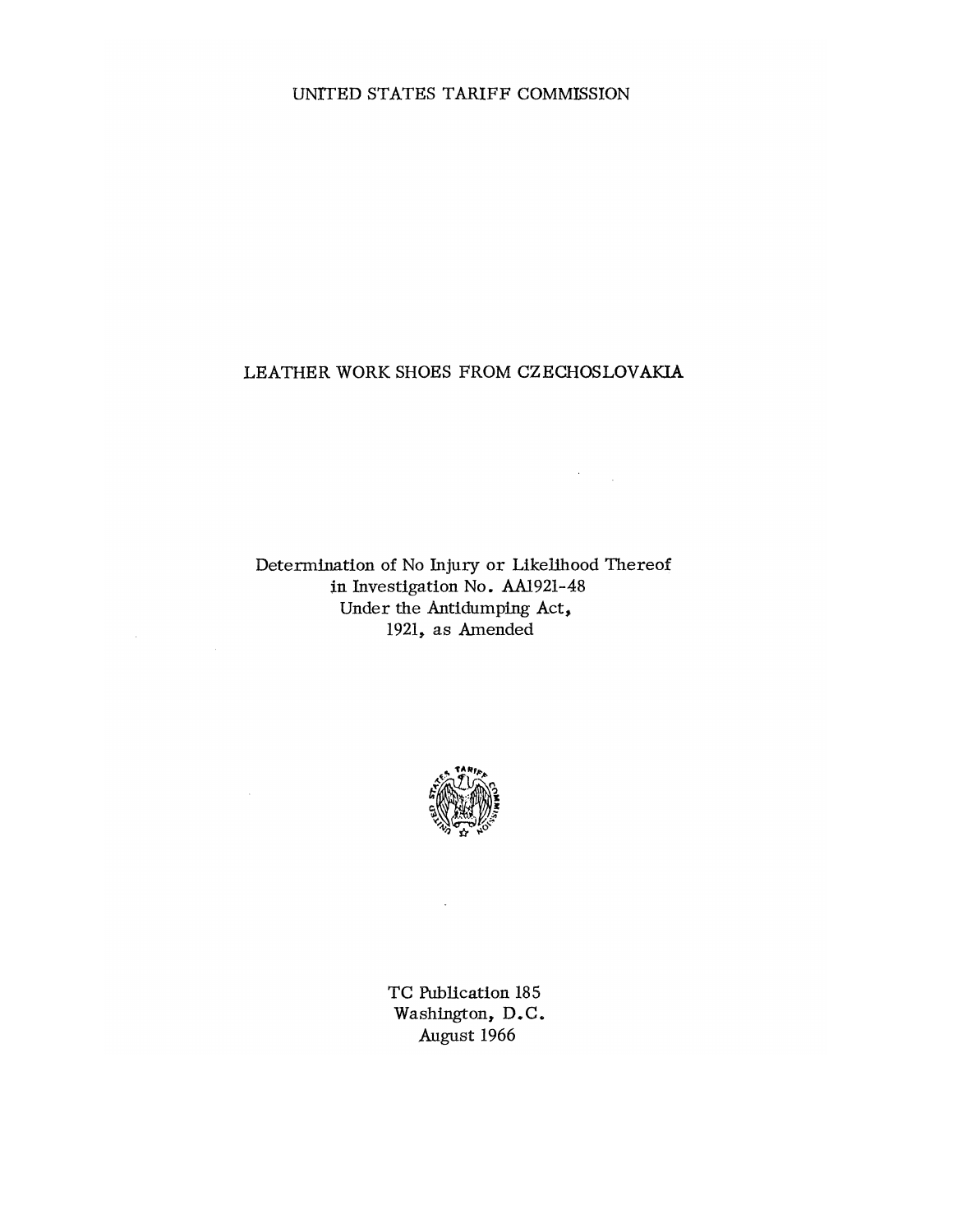## UNITED STATES TARIFF COMMISSION

Paul Kaplowitz, Chairman

Glenn W. Sutton, Vice Chairman

James W. Culliton

Dan H. Fenn, Jr.

 $\sim$ 

Penelope H. Thunberg

Donn N. Bent, Secretary

 $\sim 10^7$ 

--------------------------

Address all communications to United States Tariff Commission

Washington, D. C. 20436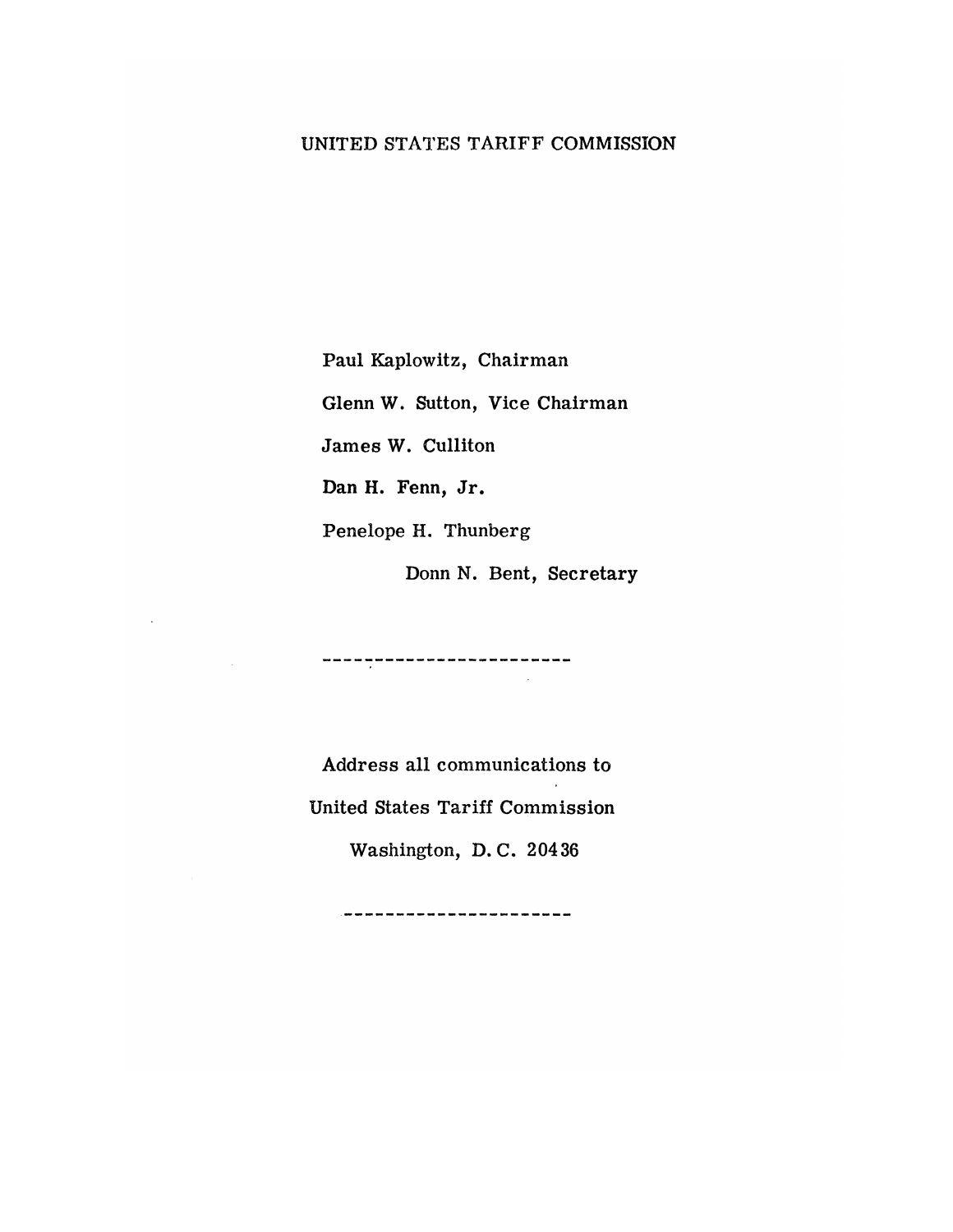#### UNITED STATES TARIFF COMMISSION Washington

## /AA1921-487

August 11, 1966

# LEATHER WORK SHOES FROM CZECHOSLOVAKIA Determination of No Injury or Likelihood Thereof

On May 11, 1966, the Tariff Commission received advice from the Treasury Department that work shoes, leather, men's and boys', from Czechoslovakia are being, or are likely to be, sold in the United States at less than fair value within the meaning of the Antidumping Act, 1921, as amended. Accordingly, on May 12, 1966, the Commission instituted. Investigation No. AA1921-48 under section 201(a) of that Act to determine whether an industry in the United States is being or is likely to be injured, or is prevented from being established, by . reason of the importation of such merchandise into the United States.

Public notices of the institution of the investigation and of a public hearing to be held in connection therewith were published in the Federal Register (31 F.R. 7266 and 31 F.R. 7421). The hearing was held. on June 21 and 22, 1966.

In arriving at a determination in this case, due consideration was given by the Commission to all written submissions from interested parties, all testimony adduced at the hearing, and all information obtained by the Commission's staff.

On the basis of the investigation, the Commission has unanimously determined that an industry in the United States is not being and is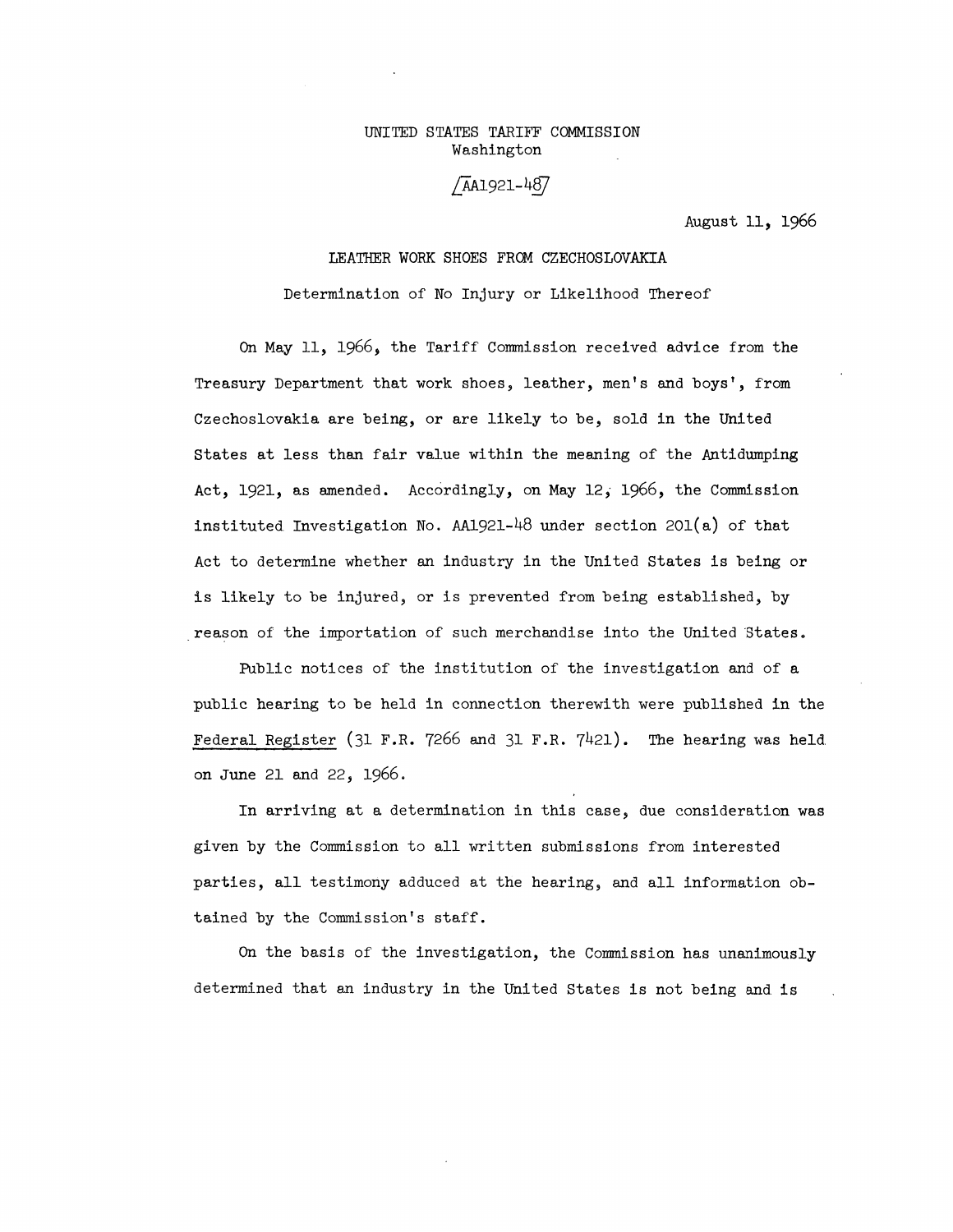not likely to be injured, or prevented from being established, by reason of the importation of work shoes, leather, men's and boys', from Czechoslovakia, sold at less than fair value within the meaning of the Antidumping Act, 1921, as amended.

#### Statement of Reasons

As the Commission has pointed out in previous determinations, sales at less than fair value are not made unlawful by the Antidumping Act. They are subject to additional duty if they are found to be injurious  $1/$ by the Tariff Commission. The Commission's responsibility is to determine whether or not sales which have been found by the Treasury Department to have been or likely to be made at less than fair value are injurious.

Leather work shoes, which are generally made with heavy leather uppers, durable stitching, and special soles, are a distinct product within the footwear industry. Plants that produce work shoes, as distinguished from those that produce dress shoes, require special stitching machines, needles, thread, and other special machinery and supplies. Machines for producing work shoes are for the most part not interchangeable with those for producing dress shoes. The market for these

1/ The word "injurious" is here used in the sense of the Antidumping Act, which requires the Commission, after it is advised by the Secretary of the Treasury that he has determined "that a class or kind of foreign merchandise is being, or is likely to be, sold in the United States or elsewhere at less than its fair value," to determine "whether an industry in the United States is being or is likely to be injured, or is prevented from being established, by reason of the importation of such merchandise into the United States."

2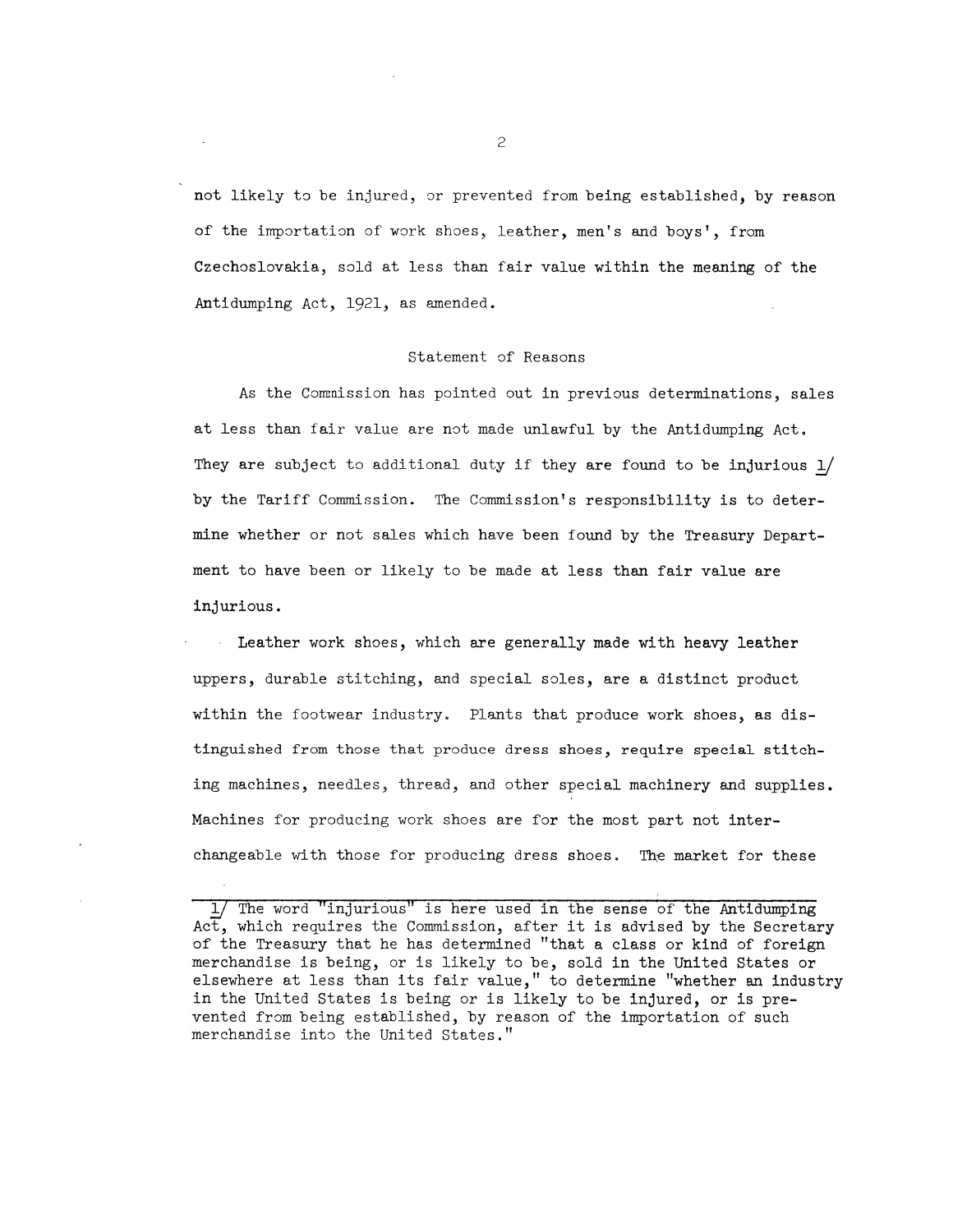shoes is clearly distinguishable from that for other types of footwear. Consequently, there is a definable work-shoe industry.

Imports of like or directly competitive work shoes began entering the United States in significant quantities in 1963. Of these, LTFV imports from 1963 to date have represented a small proportion of the domestic consumption of work shoes. In each of the years 1963-65, the ratio of LTFV imports to U.S. consumption, even when the scope of the industry is considered in a narrow sense urged by the complainant, was found to be less than  $4$  percent.

This relatively low level of LTFV imports is not, of course, conclusive evidence of lack of material injury to the domestic industry. In this case, however, both domestic and imported work shoes are sold nationally. U.S. production and sales have increased markedly during the relevant period to the point where domestic suppliers have been hard put to fulfill demand; and prices for domestic shoes comparable to the LTFV imports have increased. The importer has not sold shoes to the important retail and discount chains because of interchannel competitive conditions and some reluctance on the part 'of mass distributors to carry work shoes made in a Connunist country.

In sum, since 1963 there have been marked increases in the demand for work shoes, in prices of both the LTFV imports and domestic work shoes, in aggregate domestic production and sales of such shoes, and in U.S. consumption of work shoes. The Commission concludes, therefore,

3